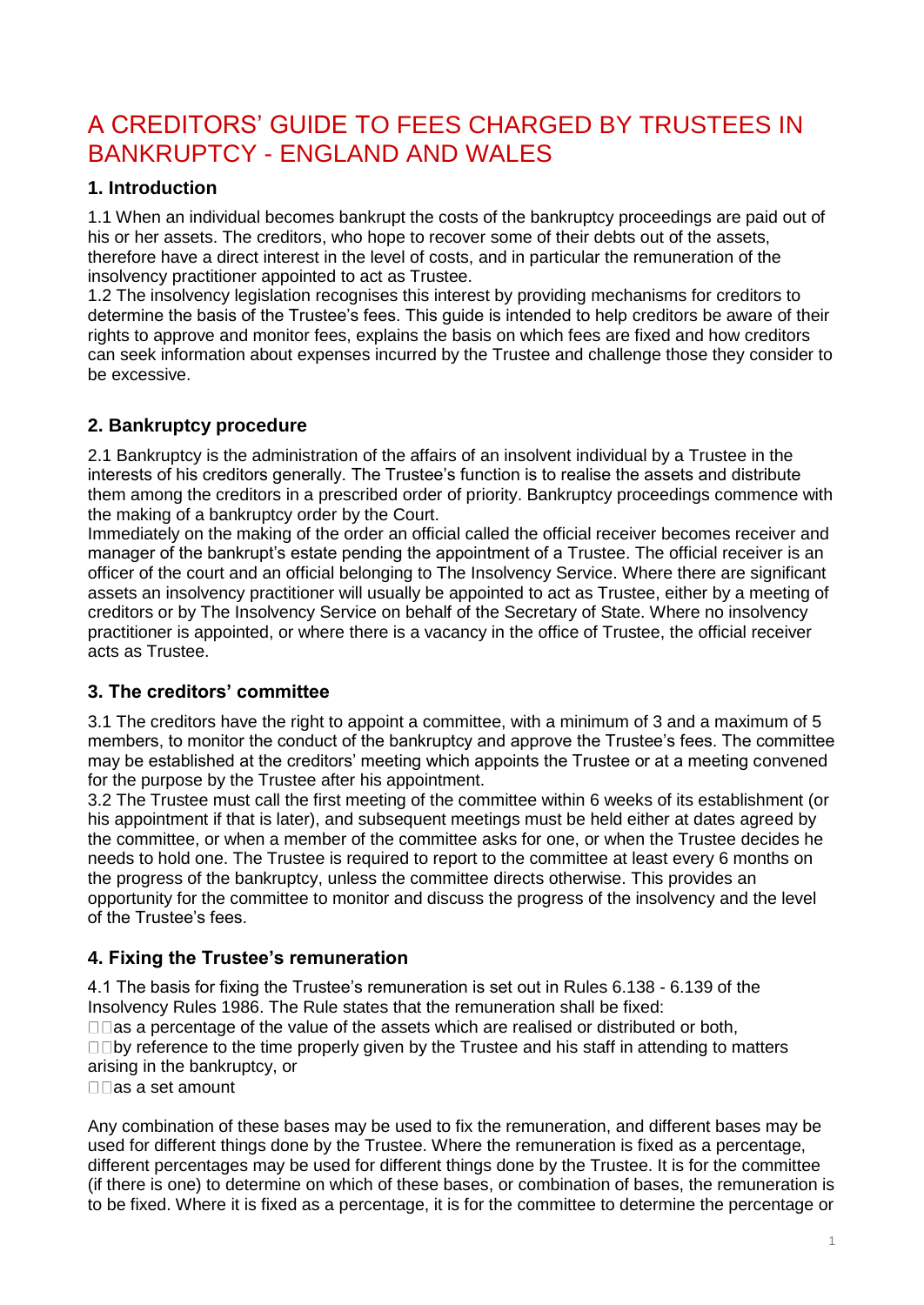percentages to be applied. Rule 6.138 says that in arriving at its decision the committee shall have regard to:

 $\Box$  The complexity (or otherwise) of the case;

□□any responsibility of an exceptional kind or degree which falls on the Trustee in connection with the bankruptcy;

□□the effectiveness with which the Trustee appears to be carrying out, or to have carried out, his duties;

 $\Box$ The value and nature of the assets which the Trustee has to deal with.

4.2 If there is no committee, or the committee does not make the requisite determination, the Trustee's remuneration may be fixed by a resolution of a meeting of creditors. The creditors must take account of the same matters as apply in the case of the committee. A resolution specifying the basis on which the Trustee is to be remunerated may be taken at the meeting which appoints the Trustee. If the remuneration is not fixed in any of these ways within 18 months of the Trustee's appointment, it will be fixed in accordance with a scale set out in the Rules.

## **5. Review of remuneration**

5.1 Where there has been a material and substantial change in circumstances since the basis of the Trustee's remuneration was fixed, the Trustee may request that it be changed. The request must be made to the same body as initially approved the remuneration, and the same rules apply as to the original approval.

## **6. What information should be provided by the Trustee?**

## **6.1 When fixing bases of remuneration**

6.1.1 When seeking agreement for the basis or bases of remuneration, the Trustee should provide sufficient supporting information to enable the committee or the creditors to make an informed judgement as to whether the basis sought is appropriate having regard to all the circumstances of the case. The nature and extent of the information provided will depend on the stage during the conduct of the case at which approval is being sought. The appendix to this guide sets out a suggested format for the provision of information.

6.1.2 If any part of the remuneration is sought on a time costs basis, the Trustee should provide details of the minimum time units used and current charge-out rates, split by grades of staff, of those people who have been or who are likely to be involved in the time costs aspects of the case. 6.1.3 The Trustee should also provide details and the cost of any work that has been or is intended to be sub-contracted out that could otherwise be carried out by the Trustee or his or her staff. 6.1.4 If work has already been carried out, the Trustee should state the proposed charge for the period to date and provide an explanation of what has been achieved in the period and how it was achieved, sufficient to enable the progress of the case to be assessed and whether the proposed charge is reasonable in the circumstances of the case. Where the proposed charge is calculated on a time costs basis, the Trustee should disclose the time spent and the average charge-out rates, in larger cases split by grades of staff and analysed by appropriate activity. The Trustee should also provide details and the cost of any work that has been sub-contracted out that could otherwise be carried out by the Trustee or his or her staff.

# **6.2 After the bases of remuneration have been fixed**

The Trustee is required to send progress reports to creditors at specified intervals (see paragraph 7.1 below). When reporting periodically to creditors, in addition to the matters specified in paragraph 7.1, the Trustee should provide an explanation of what has been achieved in the period under review and how it was achieved, sufficient to enable the progress of the case to be assessed. Creditors should be able to understand whether the remuneration charged is reasonable in the circumstances of the case (whilst recognising that the Trustee must fulfil certain statutory obligations and regulatory requirements that might be perceived as bringing no added value for the estate).

Where any remuneration is on a time costs basis, the Trustee should disclose the charge in respect of the period, the time spent and the average chargeout rates, in larger cases split by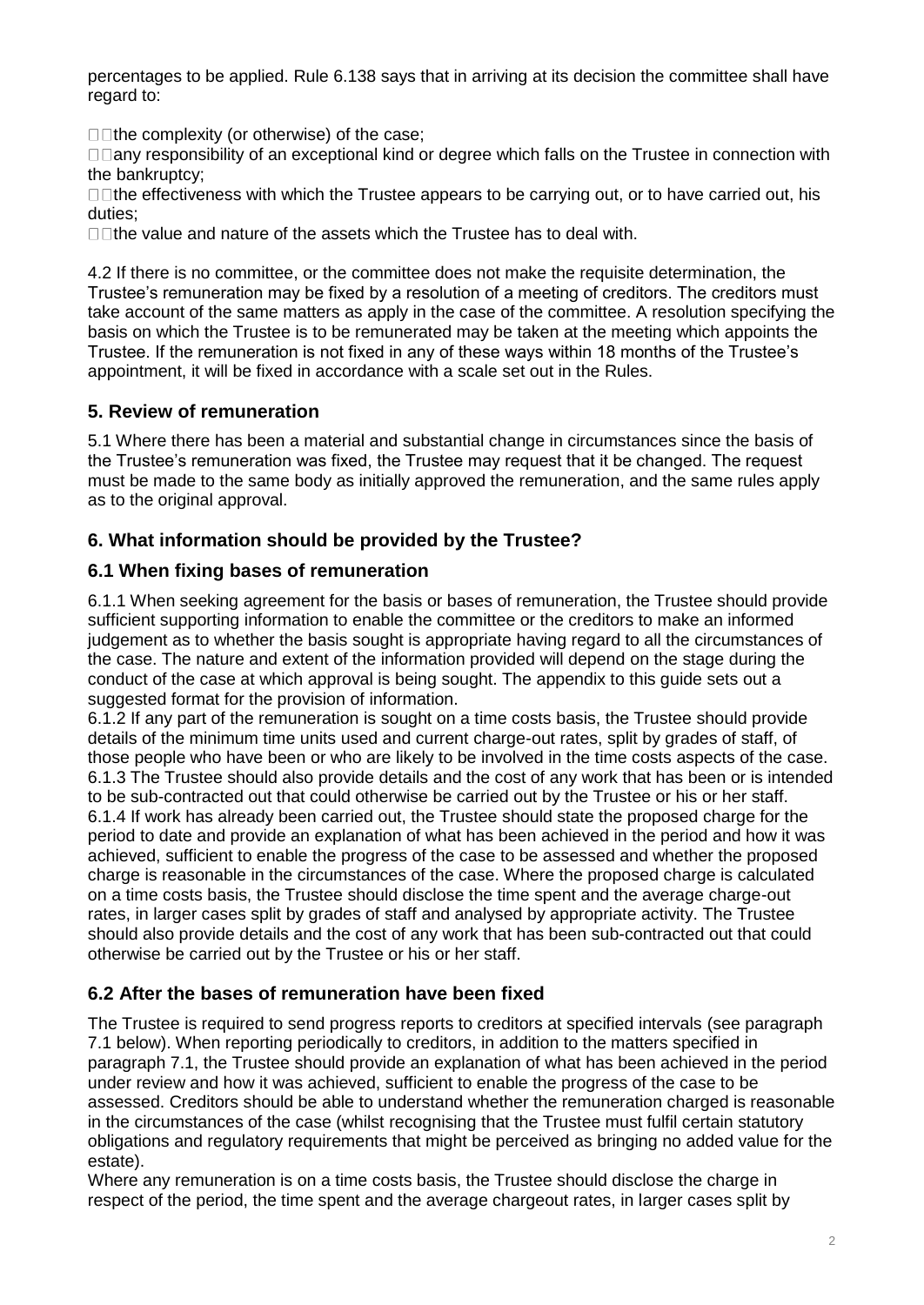grades of staff and analysed by appropriate activity. If there have been any changes to the chargeout rates during the period under review, rates should be disclosed by grades of staff, split by the periods applicable.

The Trustee should also provide details and the cost of any work that has been subcontracted out that could otherwise be carried out by the Trustee or his or her staff.

#### **6.3 Disbursements and other expenses**

6.3.1 Costs met by and reimbursed to the Trustee in connection with the bankruptcy should be appropriate and reasonable. Such costs will fall into two categories:

 $\square$  $\square$ Category 1 disbursements: These are costs where there is specific expenditure directly referable both to the bankruptcy and a payment to an independent third party. These may include, for example, advertising, room hire, storage, postage, telephone charges, travel expenses, and equivalent costs reimbursed to the Trustee or his or her staff.

□□Category 2 disbursements: These are costs that are directly referable to the administration but not to a payment to an independent third party. They may include shared or allocated costs that can be allocated to the administration on a proper and reasonable basis, for example, business mileage.

Category 1 disbursements can be drawn without prior approval, although the Trustee should be prepared to disclose information about them in the same way as any other expenses.

Category 2 disbursements may be drawn if they have been approved in the same manner as the Trustee's remuneration.

When seeking approval, the Trustee should explain, for each category of expense, the basis on which the charge is being made.

6.3.2 The following are not permissible:

 $\square$  charge calculated as a percentage of remuneration;

 $\Box$  an administration fee or charge additional to the Trustee's remuneration;

□□recovery of basic overhead costs such as office and equipment rental, depreciation and finance charges.

#### **6.4 Realisations for secured creditors**

Where the Trustee realises an asset on behalf of a secured creditor and receives remuneration out of the proceeds (see paragraph 11.1 below), he should disclose the amount of that remuneration to the committee (if there is one), to any meeting of creditors convened for the purpose of determining his fees, and in any reports he sends to creditors.

#### **7. Progress reports and requests for further information**

7.1 The Trustee is required to send annual progress reports to creditors. The report must include:  $\Box$  details of the basis fixed for the remuneration of the Trustee (or if not fixed at the date of the report, the steps taken during the period of the report to fix it);

 $\Box$  if the basis has been fixed, the remuneration charged during the period of the report, irrespective of whether it was actually paid during that period (except where it is fixed as a set amount, in which case it may be shown as that amount without any apportionment for the period of the report);

 $\Box$  if the report is the first to be made after the basis has been fixed, the remuneration charged during the periods covered by the previous reports, together with a description of the work done during those periods, irrespective of whether payment was actually made during the period of the report;

 $\Box$  a statement of the expenses incurred by the Trustee during the period of the report, irrespective of whether payment was actually made during that period;

 $\Box$ a statement of the creditors' rights to request further information, as explained in paragraph 7.2, and their right to challenge the Trustee's remuneration and expenses.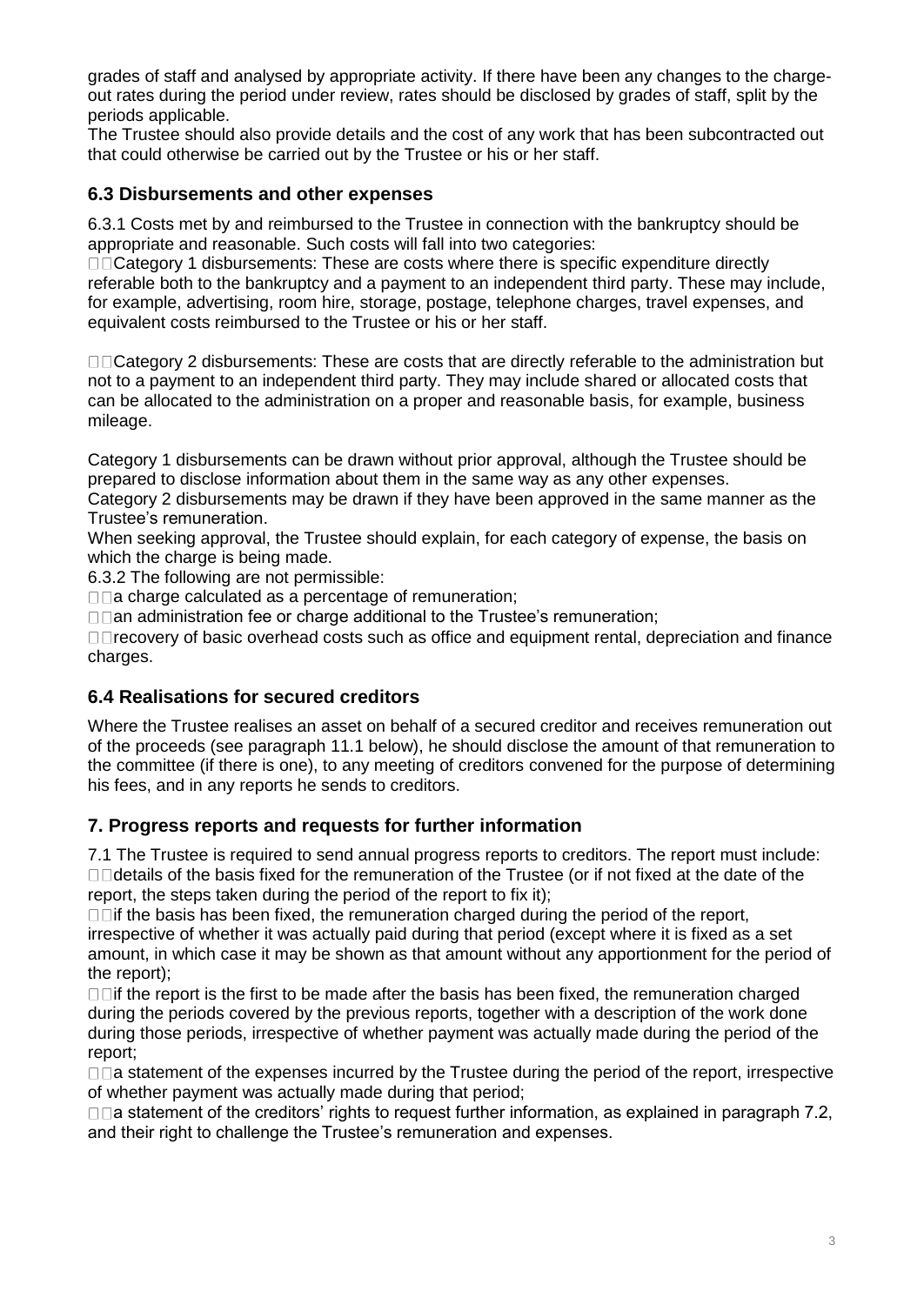7.2 Within 21 days of receipt of a progress report (or 7 business days where the report has been prepared for the purposes of a meeting to receive the Trustee's resignation) a creditor may request the Trustee to provide further information about the remuneration and expenses set out in the report. A request must be in writing, and may be made either by a secured creditor, or by an unsecured creditor with the concurrence of at least 5% in value of unsecured creditors (including himself) or the permission of the court.

7.3 The Trustee must provide the requested information within 14 days, unless he considers that:  $\Box$  The time and cost involved in preparing the information would be excessive, or disclosure would be prejudicial to the conduct of the bankruptcy or might be expected to lead to violence against any person, or

 $\Box$  The Trustee is subject to an obligation of confidentiality in relation to the information requested, in which case he must give the reasons for not providing the information.

Any creditor may apply to the court within 21 days of the Trustee's refusal to provide the requested information, or the expiry of the 14 days time limit for the provision of the information.

# **8. Provision of information – additional requirements**

The Trustee must provide certain information about time spent on the case, free of charge, upon request by the bankrupt or any creditor. The information which must be provided is –

 $\Box$  The total number of hours spent on the case by the Trustee or staff assigned to the case;

 $\Box$  for each grade of staff, the average hourly rate at which they are charged out;

 $\Box$ The number of hours spent by each grade of staff in the relevant period.

The period for which the information must be provided is the period from appointment to the end of the most recent period of six months reckoned from the date of the Trustee's appointment, or where he has vacated office, the date that he vacated office.

The information must be provided within 28 days of receipt of the request by the Trustee, and requests must be made within two years from vacation of office.

#### **9. What if a creditor or the bankrupt is dissatisfied?**

9.1 Except in cases where there is a committee it is the creditors as a body who have authority to approve the Trustee's fees. To enable them to carry out this function they may require the Trustee to call a creditors' meeting. In order to do this at least ten per cent in value of the creditors must concur with the request, which must be made to the Trustee in writing.

9.2 If a creditor believes that the Trustee's remuneration is too high, the basis is inappropriate, or the expenses incurred by the liquidator are in all the circumstances excessive he may, provided certain conditions are met, apply to the court.

9.3 Application may be made to the court by any secured creditor, or by any unsecured creditor provided at least 10 per cent in value of unsecured creditors (including himself) agree, or he has the permission of the court. Any such application must be made within 8 weeks of the applicant receiving the Trustee's progress report in which the charging of the remuneration or incurring of the expenses in question is first reported (see paragraph 7.1 above). If the court does not dismiss the application (which it may if it considers that insufficient cause is shown) the applicant must give the Trustee a copy of the application and supporting evidence at least 14 days before the hearing. 9.4 If the court considers the application well founded, it may order that the remuneration be reduced, the basis be changed, or the expenses be disallowed or repaid. Unless the court orders otherwise, the costs must be paid by the applicant and not out of the bankrupt's assets. 9.5 The bankrupt also has the right to challenge the Trustee's remuneration or expenses.

# **10. What if the Trustee is dissatisfied?**

10.1 If the Trustee considers that the remuneration fixed by the committee is insufficient or that the basis used to fix it is inappropriate he may request that the amount or rate be increased, or the basis changed, by resolution of the creditors. If the Trustee considers that the remuneration fixed by the committee or the creditors or in accordance with the statutory scale is insufficient or that the basis used to fix it is inappropriate, he may apply to the court for the amount or rate to be increased or the basis changed. If he decides to apply to the court he must give at least 14 days'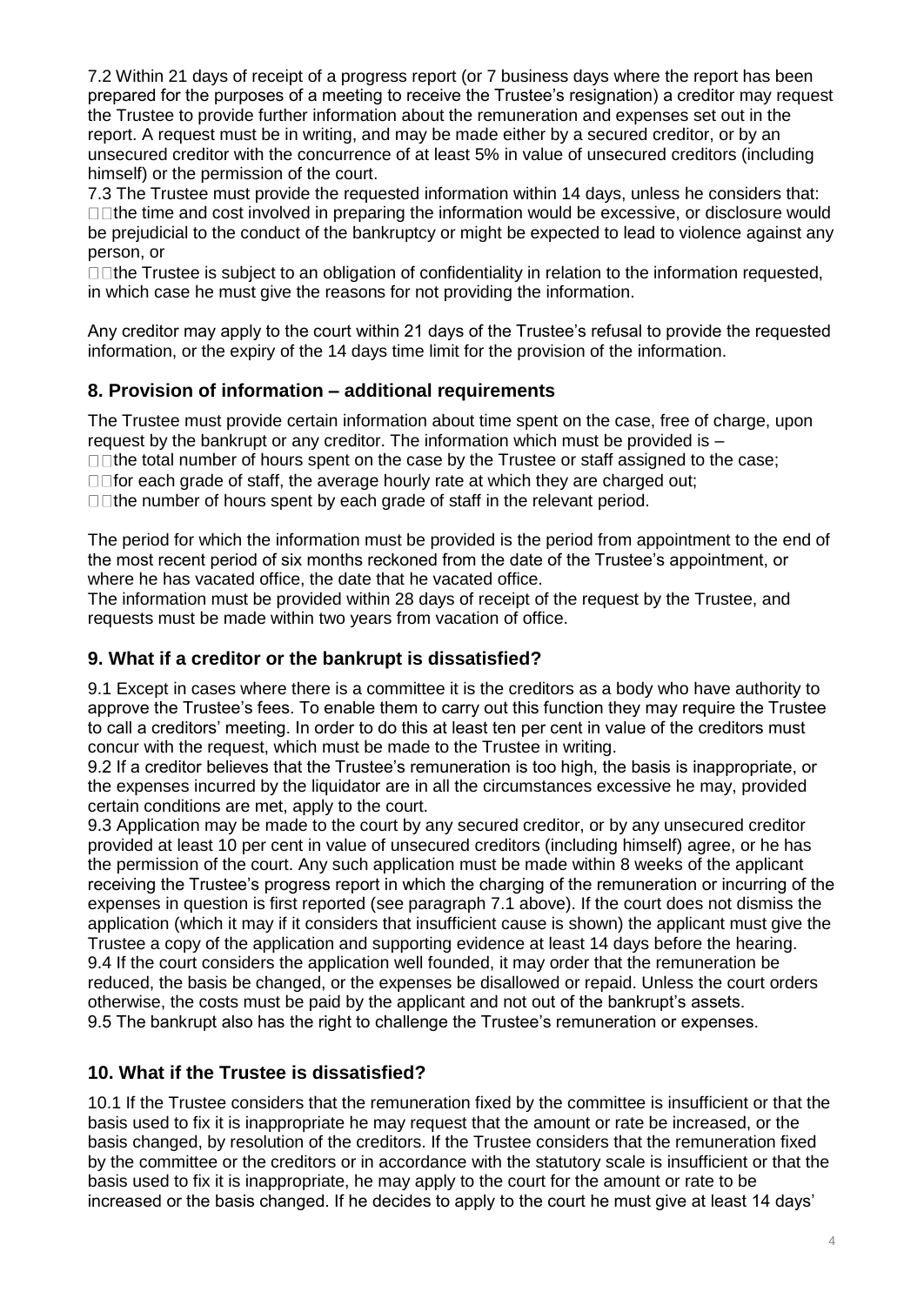notice to the members of the committee and the committee may nominate one or more of its members to appear or be represented at the court hearing. If there is no committee, the Trustee's notice of his application must be sent to such of the creditors as the court may direct, and they may nominate one or more of their number to appear or be represented. The court may order the costs to be paid out of the assets.

## **11. Other matters relating to remuneration**

11.1 Where the Trustee realises assets on behalf of a secured creditor he is entitled to be remunerated out of the proceeds of sale in accordance with a scale set out in the Rules. Usually, however, the Trustee will agree the basis of his fee for dealing with charged assets with the secured creditor concerned.

11.2 Where joint Trustees are appointed it is for them to agree between themselves how the remuneration payable should be apportioned. Any dispute between them may be referred to the court, the committee or a meeting of creditors.

11.3 If the Trustee is a solicitor and employs his own firm to act in the insolvency, profit costs may not be paid unless authorised by the committee, the creditors or the court.

11.4 If a new Trustee is appointed in place of another, any determination, resolution or court order which was in effect immediately before the replacement continues to have effect in relation to the remuneration of the new Trustee until a further determination, resolution or court order is made. 11.5 Where the basis of the remuneration is a set amount, and the Trustee ceases to act before the time has elapsed or the work has been completed for which the amount was set, application may be made for a determination of the amount that should be paid to the outgoing Trustee. The application must be made to the same body as approved the remuneration. Where the outgoing Trustee and the incoming Trustee are from the same firm, they will usually agree the apportionment between them.

11.6 There may also be occasions when creditors will agree to make funds available themselves to pay for the Trustee to carry out tasks which cannot be paid for out of the assets, either because they are deficient or because it is uncertain whether the work undertaken will result in any benefit to creditors. Arrangements of this kind are sometimes made to fund litigation or investigations into the bankrupt's affairs. Any arrangements of this nature will be a matter for agreement between the Trustee and the creditors concerned and will not be subject to the statutory rules relating to remuneration.

# **12. Effective date**

This guide applies where the bankruptcy commences on or after 1 November 2011.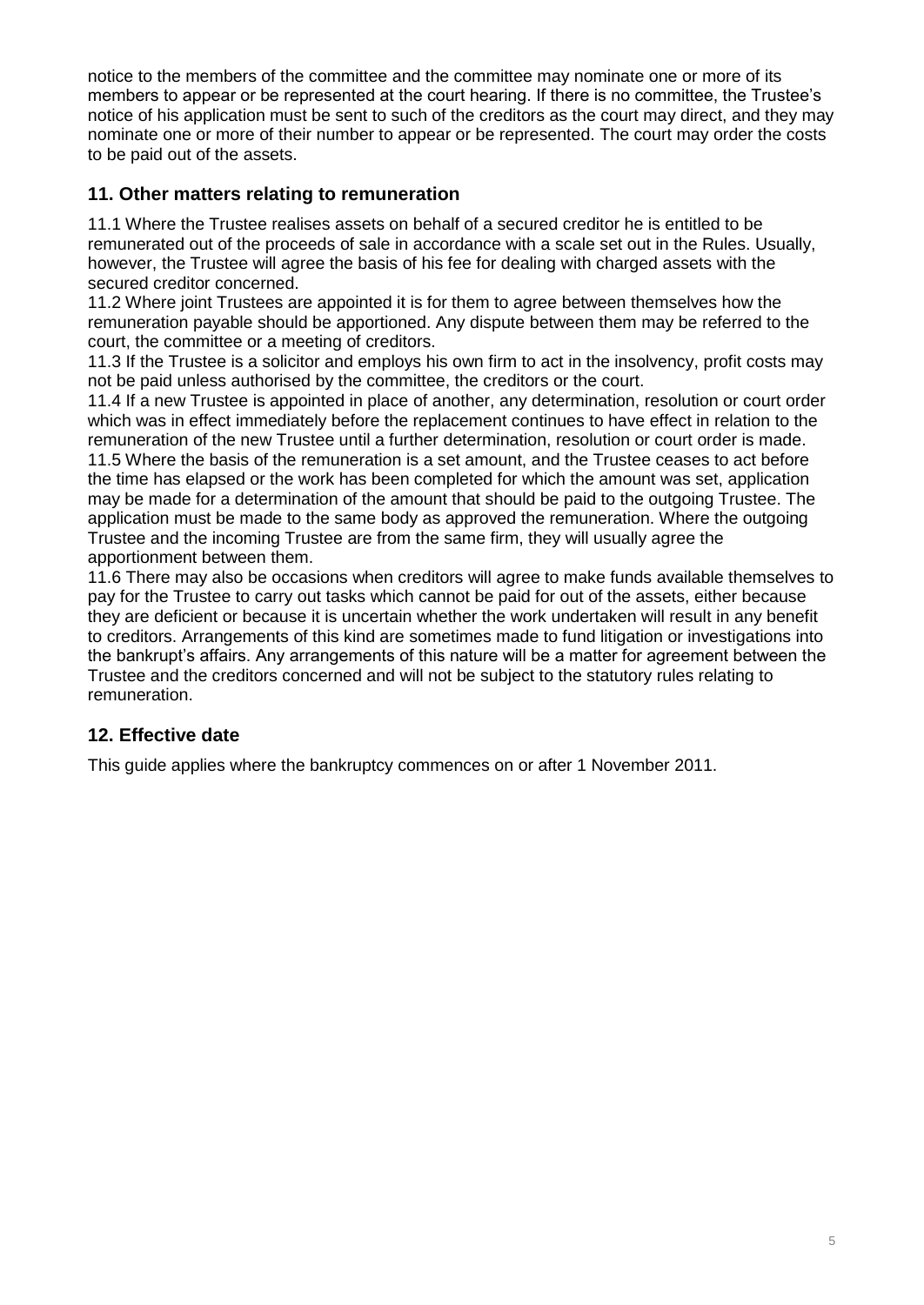# **Appendix**

# **Suggested format for the provision of information**

Professional guidance issued to insolvency practitioners sets out the following suggested format for the provision of information when seeking approval of remuneration. However, the level of disclosure suggested below may not be appropriate in all cases, and will be subject to considerations of proportionality. In larger or more complex cases the circumstances of each case may dictate the information provided and its format.

#### **Narrative overview of the case**

In all cases, reports on remuneration should provide a narrative overview of the case. Matters relevant to an overview are:

 $\square$  The complexity of the case;

 $\square$   $\square$  any exceptional responsibility falling on the Trustee;

□□the Trustee's effectiveness:

 $\square$  The value and nature of the property in question

The information provided will depend upon the basis or bases being sought or reported upon, and the stage at which it is being provided. An overview might include:

 $\Box$  an explanation of the nature, and the Trustee's own initial assessment, of the assignment (including the anticipated return to creditors) and the outcome (if known);

 $\Box$   $\Box$  initial views on how the assignment was to be handled, including decisions on staffing or subcontracting and the appointment of advisers;

 $\Box$   $\Box$  any significant aspects of the case, particularly those that affect the remuneration and cost expended;

 $\square$  The reasons for subsequent changes in strategy;

 $\Box$  The steps taken to establish the views of creditors, particularly in relation to agreeing the strategy for the assignment, budgeting, and fee drawing;

 $\square$   $\square$  any existing agreement about remuneration;

 $\square$   $\square$  details of how other professionals, including subcontractors, were chosen, how they were contracted to be paid, and what steps have been taken to review their fees;

 $\Box$   $\Box$  in a larger case, particularly if it involved trading, considerations about staffing and managing the assignment and how strategy was set and reviewed;

 $\Box$ details of work undertaken during the period:

 $\Box$   $\Box$  any additional value brought to the estate during the period, for which the Trustee wishes to claim increased remuneration.

#### **Time cost basis**

Where any part of the remuneration is or is proposed to be calculated on a time costs basis, requests for and reports on remuneration should provide:

 $\Box$   $\Box$  An explanation of the Trustee's time charging policy, clearly stating the units of time that have been used, the grades of staff and rates that have been charged to the assignment, and the policy for recovering the cost of support staff. There is an expectation that time will be recorded in units of not greater than 6 minutes.

□□A description of work carried out, which might include:

 $\Box$   $\Box$  details of work undertaken during the period, related to the table of time spent for the period;  $\Box$  an explanation of the grades of staff used to undertake the different tasks carried out and the reasons why it was appropriate for those grades to be used;

 $\Box$   $\Box$  any comments on any figures in the summary of time spent accompanying the request the Trustee wishes to make.

□□ Time spent and charge-out summaries, in an appropriate format.

 $\Box$ It is useful to provide time spent and charge-out value information in a tabular form for each of the time periods reported upon, with work classified (and sub-divided) in a way relevant to the circumstances of the case